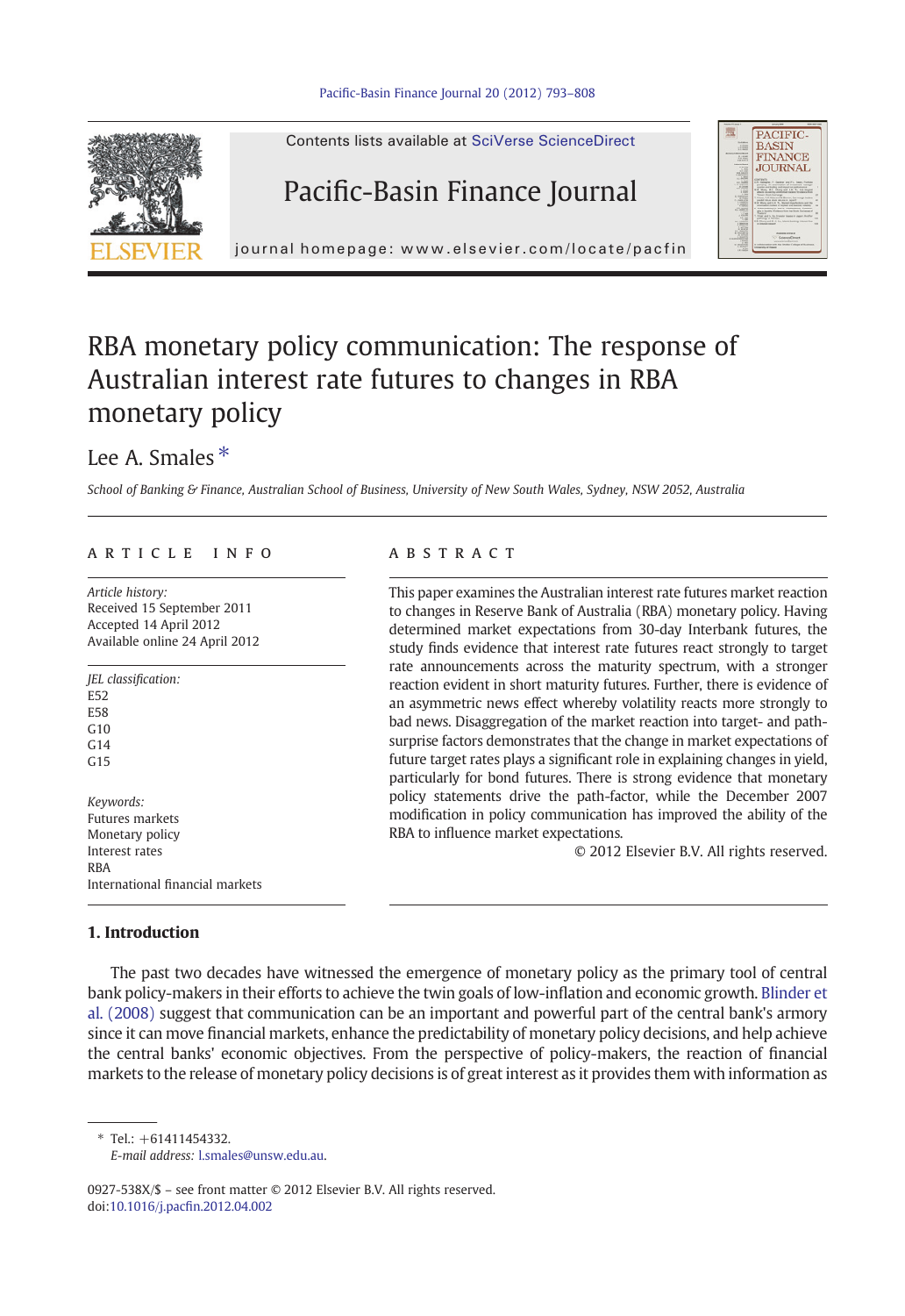to how well decisions are anticipated by market participants, and how market participants adjust their views about future monetary policy in response to a given decision. The expectation of the future path of interest rates plays a pivotal role in the real economy in terms of investment decisions and therefore future economic output. Reflecting this, greater attention has been placed on the impact of monetary policy announcements across a range of asset classes including fixed income, foreign exchange, and equities.

Much of the empirical work to date has focused on US markets, and investigation of the impact of Fed target rate news ([Gulley and Sultan, 2003; Chulia et al., 2010\)](#page--1-0), although the literature is expanding to European [\(Bredin et al., 2009\)](#page--1-0), and Asia-Pacific [\(Kim and Nguyen, 2008](#page--1-0)) studies. Equity markets have received the most attention [\(Bernanke and Kuttner, 2005; Bjørnland and Leitomo, 2009; Bom](#page--1-0)fim, 2003) with the general finding that interest rate increases (cuts) result in negative (positive) equity returns. The literature on the impact of monetary policy announcements on foreign exchange ([Andersen et al., 2003;](#page--1-0) [Edison, 1996; Kim and Nguyen, 2008\)](#page--1-0) find that the currency which has a central bank that is tightening (easing) monetary policy will appreciate (fall) in value relative to other currencies all else equal.

[Cook and Hahn \(1988, 1989\)](#page--1-0) were among the first to study the reaction of fixed income markets to monetary policy action. Examining the period 1974–1979, a period of more opaque monetary policy than currently exists, they were able to demonstrate that changes in the Fed Funds target rate produced large movements in short-term rates, and smaller but significant movements in intermediate- and long-term rates. Several studies (e.g. [Demiralp and Jorda, 2004; Gasbarro and Monroe, 2004; Taylor, 1995](#page--1-0)) have echoed those findings, both in terms of the significance of the monetary policy announcement impact, and the difference in the magnitude of the impact on short-term and long-term interest rate securities.

[Kuttner \(2001\)](#page--1-0) and [Fatum and Scholnick \(2008\)](#page--1-0) find that asset returns and volatilities respond only to the surprise component in monetary policy announcements. The literature has followed two paths in determining the surprise component; the majority, including [Bernanke and Kuttner \(2005\)](#page--1-0), and [Lee \(2006\)](#page--1-0), use an approach postulated by [Kuttner \(2001\)](#page--1-0) to calculate the news element from futures market pricing. Similarly [Gürkaynak](#page--1-0) [et al. \(2007\)](#page--1-0) examine the use of market based measures of US monetary policy expectations. The second approach, utilized by [Ehrmann and Fratzscher \(2003\)](#page--1-0) and [Kim and Nguyen \(2008\)](#page--1-0) consider policy announcement deviations from market survey results as target surprises. [Kuttner \(2001\)](#page--1-0) argues that his measure delivers a nearly pure measure of the surprise component of the target change yet this measure has not been employed in an Australian environment. More recently, [Gürkaynak et al. \(2005\)](#page--1-0) and [Andersson](#page--1-0) [\(2010\)](#page--1-0) model the impact of monetary policy announcements as a two-factor model consisting of target and path surprises, with changes in longer-term Treasury yields more closely associated with the change in expectations of future interest rates (the path factor). Similarly, [Fleming and Piazzesi \(2005\)](#page--1-0) show that yield changes depend not only on the target surprise but also the shape of the yield curve.

Increased market volatility is associated with higher uncertainty about the market outlook which also affects, among other things, the ability of market participants to discern the current monetary policy stance. If interest rate volatility, which is higher among short-term rates, is further transmitted toward long-term rates, then investment decisions, and thus overall economic activity, will also be affected. As a result, it is necessary for the policy-makers, together with market participants, to understand the impact of monetary policy announcements on the volatility of returns, and this is the direction of recent studies. [Lee \(2006\)](#page--1-0) examines the response of interest-rate volatility to Fed Funds target rate changes over the 1989–2003 period and finds a positive relation between monetary policy news and volatility. [Kim and Nguyen \(2008\)](#page--1-0) and [Chulia et al. \(2010\)](#page--1-0) provide evidence of the asymmetric effect of policy surprises; a positive interest rate surprise (i.e. an unexpected target rate increase) evokes a larger effect on market returns and volatility than a negative interest rate surprise.

In the Australian context, the empirical literature on the RBA's cash rate announcement effect is limited to the investigation of the announcement impact on the first moment of Australian market returns, e.g. [Edey and](#page--1-0) [Elliott \(1988\), Gasbarro and Monroe \(2004\)](#page--1-0) and [Brooks and Diggle \(2007\).](#page--1-0) Another common limitation of previous Australian studies is that they only examine the overall impact of cash rate announcements rather than the surprise or news component of the announcement to which markets are responding, and none considers a two-factor alternative.

This paper has several key aims. Firstly, an investigation into the role played by the RBA's interest rate news on the Australian interest rate futures market, using a unique adaptation of [Kuttner's \(2001\)](#page--1-0) methodology to identify news components. Following [Gürkaynak et al. \(2005\)](#page--1-0) the futures market reaction is considered as a two-factor model. The full maturity spectrum of interest rate futures is considered for the first time; specifically the very short-end 30-day Interbank futures are included. Finally, the impact of monetary